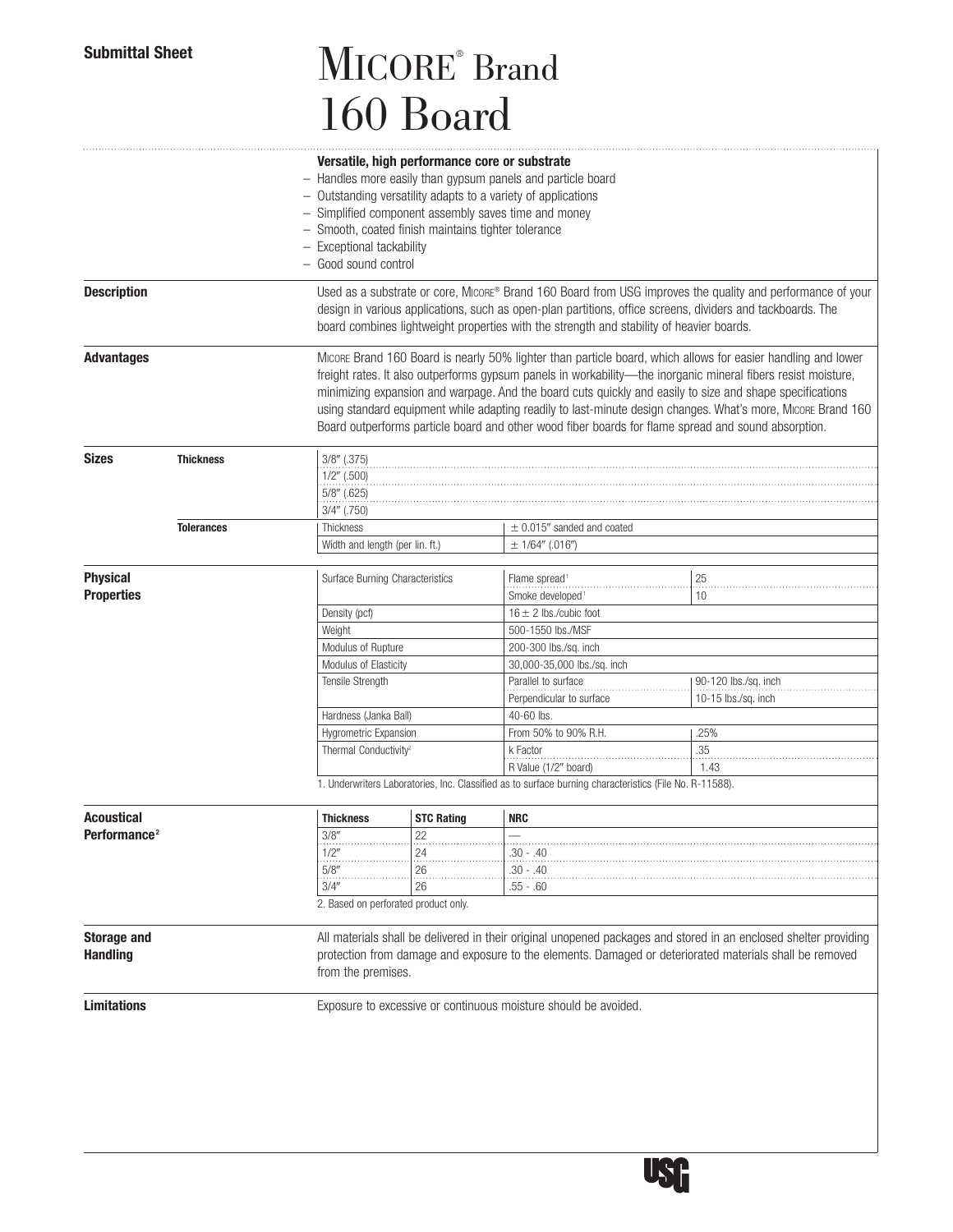| <b>Submittal</b><br><b>Approvals</b> | <b>Job Name</b>   |      |  |  |  |
|--------------------------------------|-------------------|------|--|--|--|
|                                      | <b>Contractor</b> | Date |  |  |  |

### **Warning**

Sustained high level exposure to crystalline silica is thought to increase the risk of lung cancer. Dust exposure can cause temporary eye, skin, and respiratory tract irritation. Avoid creating dust and install in well ventilated area. Cut and trim with razor knife or hand saw to minimize dust levels. Using power tools for cutting will generate high dust levels. Power tools must be equipped with dust collection system. Use NIOSH/MSHA-approved dust respirator. Avoid dust contact with eyes and skin. Wear eye protection and long-sleeve, loose fitting clothing closed at

the neck and wrists. Wash work clothing separately from other clothing. Rinse washer thoroughly. Product safety information: 800-507-8899. KEEP OUT OF REACH OF CHILDREN. **Note**

Products described here may not be available in all geographic markets. Consult your U.S. Gypsum Company sales office or representative for more information. **Trademarks**

# The following trademarks used

herein are owned by United States Gypsum Company or a related company: MICORE, USG.

#### **Notice**

We shall not be liable for incidental or consequential damages, directly or indirectly sustained, nor for any loss caused by application of these goods not in accordance with current printed instructions or for other than the intended use. Our liability is expressly limited to replacement of defective goods. Any claim shall be deemed waived unless made in writing to us within thirty (30) days from the date it was or reasonably should have been discovered.

### **Safety First!**

Follow good safety and industrial hygiene practices during handling and installation of all products and systems. Take necessary precautions and wear the appropriate personal protective equipment as needed. Read material safety data sheets and related literature on products before specification and/or installation.



Manufactured by United States Gypsum Company Industrial Division 125 South Franklin Street Chicago, IL 60606-4678

**800 USG.4YOU (874-4968) 800 847.4431 www.gypsumsolutions.com** IW944/rev. 2-03 © 2003, United States Gypsum Company Printed in U.S.A.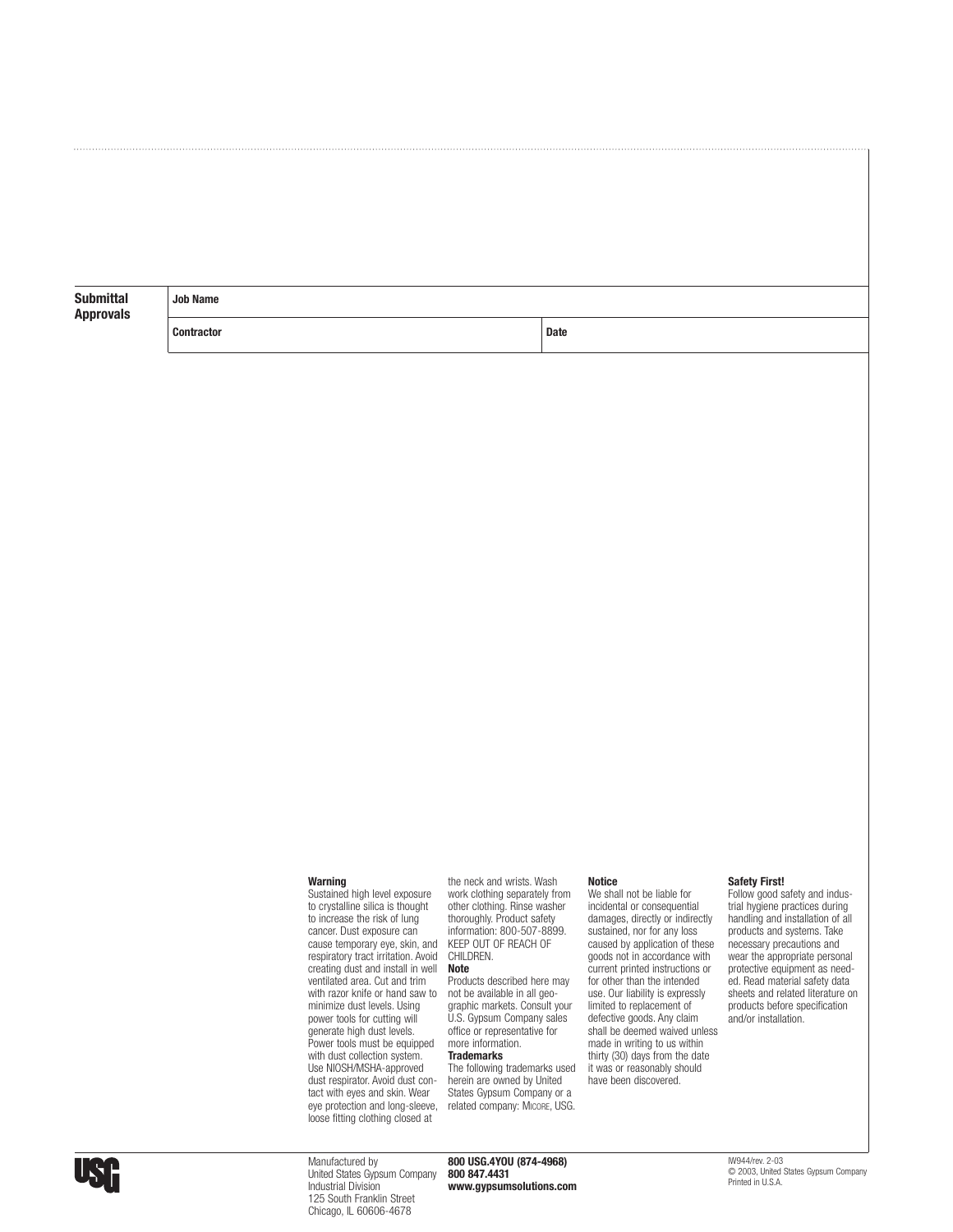# Submittal Sheet **MICORE** Brand 300 Board

|                          |                   | Versatile, high performance core or substrate<br>- Handles more easily than gypsum panels and particle board                                                                                                                |                                                                                                                                                                                                                               |                                                                 |                                                                                                                                         |  |  |
|--------------------------|-------------------|-----------------------------------------------------------------------------------------------------------------------------------------------------------------------------------------------------------------------------|-------------------------------------------------------------------------------------------------------------------------------------------------------------------------------------------------------------------------------|-----------------------------------------------------------------|-----------------------------------------------------------------------------------------------------------------------------------------|--|--|
|                          |                   |                                                                                                                                                                                                                             |                                                                                                                                                                                                                               |                                                                 |                                                                                                                                         |  |  |
|                          |                   | - Outstanding versatility adapts to a variety of applications<br>- Simplified component assembly saves time and money                                                                                                       |                                                                                                                                                                                                                               |                                                                 |                                                                                                                                         |  |  |
|                          |                   | - Smooth, coated finish maintains tighter tolerance                                                                                                                                                                         |                                                                                                                                                                                                                               |                                                                 |                                                                                                                                         |  |  |
|                          |                   | - Exceptional tackability                                                                                                                                                                                                   |                                                                                                                                                                                                                               |                                                                 |                                                                                                                                         |  |  |
|                          |                   | - Good sound control                                                                                                                                                                                                        |                                                                                                                                                                                                                               |                                                                 |                                                                                                                                         |  |  |
| <b>Description</b>       |                   |                                                                                                                                                                                                                             | Micone® Brand 300 Board from USG is a superior substrate for fabric and vinyl-covered wall panels, office<br>dividers and tackboards. An excellent core for chalkboards, stove boards, and similar applications, MICORE Brand |                                                                 |                                                                                                                                         |  |  |
|                          |                   |                                                                                                                                                                                                                             |                                                                                                                                                                                                                               |                                                                 | 300 Board offers outstanding resilience, superior machinability, high "k" factor, heavy density and highest                             |  |  |
|                          |                   | surface hardness of any Micore board.                                                                                                                                                                                       |                                                                                                                                                                                                                               |                                                                 |                                                                                                                                         |  |  |
| <b>Advantages</b>        |                   |                                                                                                                                                                                                                             | Micone Brand 300 Board is nearly 50% lighter than particle board, which allows for easier handling and lower                                                                                                                  |                                                                 |                                                                                                                                         |  |  |
|                          |                   |                                                                                                                                                                                                                             |                                                                                                                                                                                                                               |                                                                 | freight rates. It also outperforms gypsum panels in workability—the inorganic mineral fibers resist moisture,                           |  |  |
|                          |                   |                                                                                                                                                                                                                             |                                                                                                                                                                                                                               |                                                                 | minimizing expansion and warpage. And the board cuts quickly to size and shape specifications using standard                            |  |  |
|                          |                   |                                                                                                                                                                                                                             |                                                                                                                                                                                                                               |                                                                 | equipment while adapting readily to last-minute design changes. What's more, MICORE Brand 300 Board outper-                             |  |  |
|                          |                   |                                                                                                                                                                                                                             | forms particle board and other wood-fiber boards for flame spread and sound absorption.                                                                                                                                       |                                                                 |                                                                                                                                         |  |  |
| <b>Sizes</b>             | <b>Thickness</b>  | $3/8''$ (.375)                                                                                                                                                                                                              |                                                                                                                                                                                                                               |                                                                 |                                                                                                                                         |  |  |
|                          |                   | 7/16" (.438)                                                                                                                                                                                                                |                                                                                                                                                                                                                               |                                                                 |                                                                                                                                         |  |  |
|                          |                   |                                                                                                                                                                                                                             | $1/2$ " (.500)                                                                                                                                                                                                                |                                                                 |                                                                                                                                         |  |  |
|                          |                   | $5/8$ " (.625)<br>$3/4''$ (.750)                                                                                                                                                                                            |                                                                                                                                                                                                                               |                                                                 |                                                                                                                                         |  |  |
|                          | <b>Tolerances</b> | Thickness                                                                                                                                                                                                                   |                                                                                                                                                                                                                               | $\pm$ .015" sanded and coated                                   |                                                                                                                                         |  |  |
|                          |                   | Width and Length (per lin. ft.)                                                                                                                                                                                             |                                                                                                                                                                                                                               | $\pm$ 1/64" (.016")                                             |                                                                                                                                         |  |  |
| <b>Physical</b>          |                   |                                                                                                                                                                                                                             |                                                                                                                                                                                                                               | Flame spread <sup>1</sup>                                       | 25                                                                                                                                      |  |  |
| <b>Properties</b>        |                   | Surface Burning Characteristics                                                                                                                                                                                             |                                                                                                                                                                                                                               | Smoke developed                                                 | 10                                                                                                                                      |  |  |
|                          |                   | Density (pcf)                                                                                                                                                                                                               |                                                                                                                                                                                                                               | $24 \pm 2$ lbs./cubic ft.                                       |                                                                                                                                         |  |  |
|                          |                   | Weight                                                                                                                                                                                                                      |                                                                                                                                                                                                                               | 500-2000 lbs./MSF                                               |                                                                                                                                         |  |  |
|                          |                   | Modulus of Rupture                                                                                                                                                                                                          |                                                                                                                                                                                                                               | 350-450 lbs./sq. inch                                           |                                                                                                                                         |  |  |
|                          |                   | Modulus of Elasticity                                                                                                                                                                                                       |                                                                                                                                                                                                                               | 30,000-35,000 lbs./sq. inch                                     |                                                                                                                                         |  |  |
|                          |                   | Tensile Strength                                                                                                                                                                                                            |                                                                                                                                                                                                                               | Parallel to surface                                             | 225-275 lbs./sq. inch                                                                                                                   |  |  |
|                          |                   |                                                                                                                                                                                                                             |                                                                                                                                                                                                                               | Perpendicular to surface                                        | 20-30 lbs./sq. inch                                                                                                                     |  |  |
|                          |                   | Hardness (Janka Ball)                                                                                                                                                                                                       |                                                                                                                                                                                                                               | 50-70 lbs.                                                      |                                                                                                                                         |  |  |
|                          |                   | Hygrometric Expansion                                                                                                                                                                                                       |                                                                                                                                                                                                                               | From 50% to 90% R.H.                                            | 0.1%                                                                                                                                    |  |  |
|                          |                   | <b>Thermal Conductivity</b>                                                                                                                                                                                                 |                                                                                                                                                                                                                               | k Factor<br>R Value (1/2" board)                                | .458<br>1.09                                                                                                                            |  |  |
|                          |                   |                                                                                                                                                                                                                             |                                                                                                                                                                                                                               |                                                                 | 1. Underwriters Laboratories, Inc. Classified as to surface burning characteristics (File No. R-11588). Underwriters Laboratories, Inc. |  |  |
|                          |                   |                                                                                                                                                                                                                             |                                                                                                                                                                                                                               |                                                                 | (File No. MH-14487), (DFCV2) recognized component for category of miscellaneous heating and cooling appliance accessories.              |  |  |
| Acoustical               |                   | <b>Thickness</b>                                                                                                                                                                                                            | <b>STC Rating</b>                                                                                                                                                                                                             | <b>NRC</b>                                                      |                                                                                                                                         |  |  |
| Performance <sup>2</sup> |                   | 3/8''                                                                                                                                                                                                                       | 24                                                                                                                                                                                                                            | .25                                                             |                                                                                                                                         |  |  |
|                          |                   | 7/16''                                                                                                                                                                                                                      | $^{24}$                                                                                                                                                                                                                       | $.25 - .30$                                                     |                                                                                                                                         |  |  |
|                          |                   | 1/2"<br>5/8''                                                                                                                                                                                                               | 25<br>26                                                                                                                                                                                                                      | $.30 - .35$<br>$.30 - .35$                                      |                                                                                                                                         |  |  |
|                          |                   | 3/4''                                                                                                                                                                                                                       | 28                                                                                                                                                                                                                            | $.30 - .35$                                                     |                                                                                                                                         |  |  |
|                          |                   |                                                                                                                                                                                                                             | 2. Based on perforated product only.                                                                                                                                                                                          |                                                                 |                                                                                                                                         |  |  |
| <b>Storage and</b>       |                   |                                                                                                                                                                                                                             |                                                                                                                                                                                                                               |                                                                 |                                                                                                                                         |  |  |
| <b>Handling</b>          |                   | All materials shall be delivered in their original unopened packages and stored in an enclosed shelter providing<br>protection from damage and exposure to the elements. Damaged or deteriorated materials shall be removed |                                                                                                                                                                                                                               |                                                                 |                                                                                                                                         |  |  |
|                          |                   | from the premises.                                                                                                                                                                                                          |                                                                                                                                                                                                                               |                                                                 |                                                                                                                                         |  |  |
| <b>Limitations</b>       |                   |                                                                                                                                                                                                                             |                                                                                                                                                                                                                               | Exposure to excessive or continuous moisture should be avoided. |                                                                                                                                         |  |  |
|                          |                   |                                                                                                                                                                                                                             |                                                                                                                                                                                                                               |                                                                 |                                                                                                                                         |  |  |
|                          |                   |                                                                                                                                                                                                                             |                                                                                                                                                                                                                               |                                                                 |                                                                                                                                         |  |  |